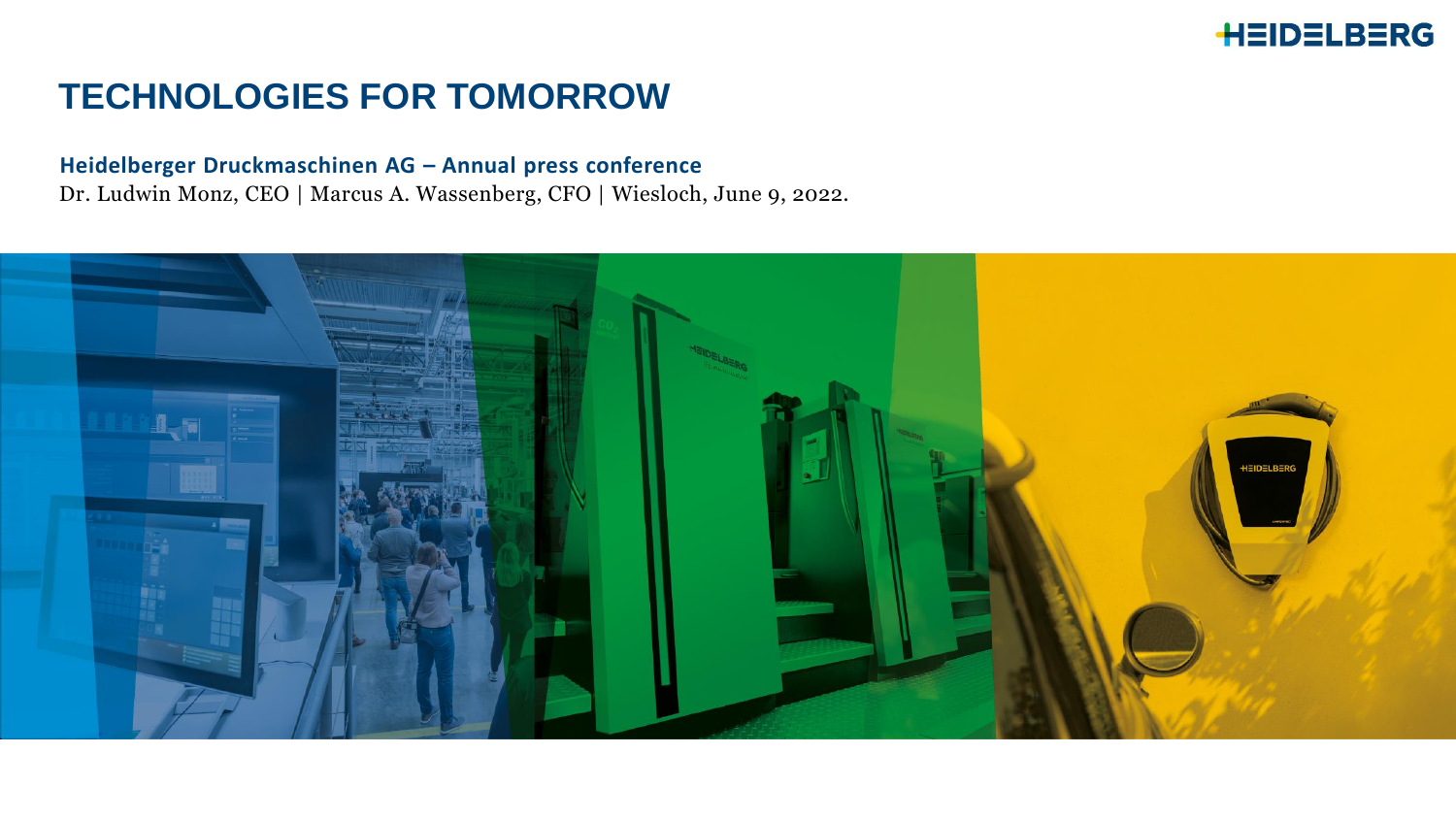

#### Our management board.



Dr. Ludwin Monz & Marcus A. Wassenberg

#### **Dr. Ludwin Monz, CEO**

- Born in 1963
- PhD in physics
- 3/2010 12/2021: CEO, Carl Zeiss Meditec AG
- 2014 2021: Member of the Management Board, Carl Zeiss AG
- Since 4/2022: CEO, HEIDELBERGER Druckmaschinen AG

#### **Marcus A. Wassenberg, CFO**

- Born in 1966
- Degree in economics.
- 2012 2015: CFO, Senvion SE
- 2015 2019: CFO, Rolls-Royce Power Systems AG
- Since 9/2019: CFO, HEIDELBERGER Druckmaschinen AG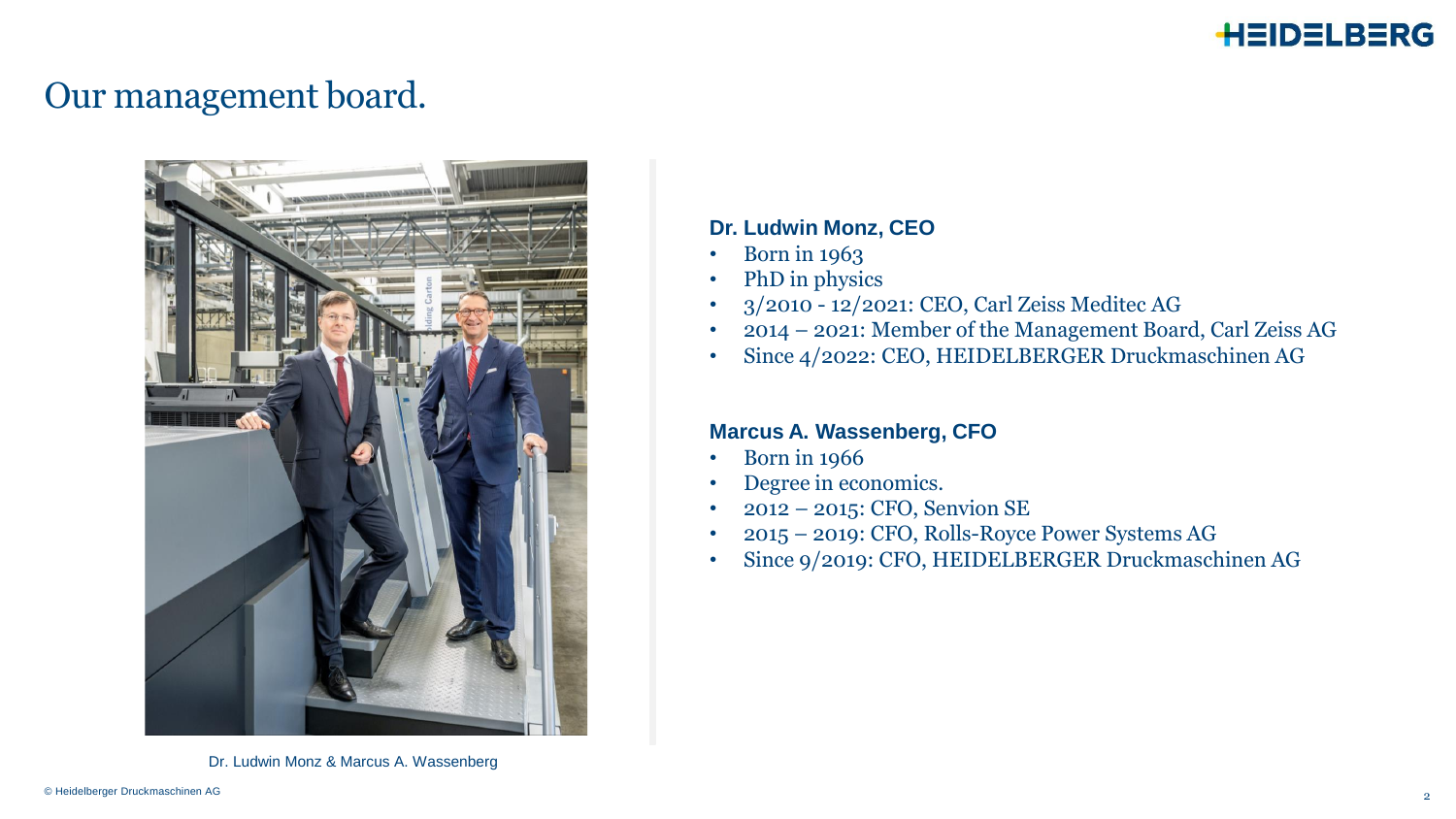# FY 2021/2022 highlights.

**Second year in the transformation of HEIDELBERG successfully completed.**



© Heidelberger Druckmaschinen AG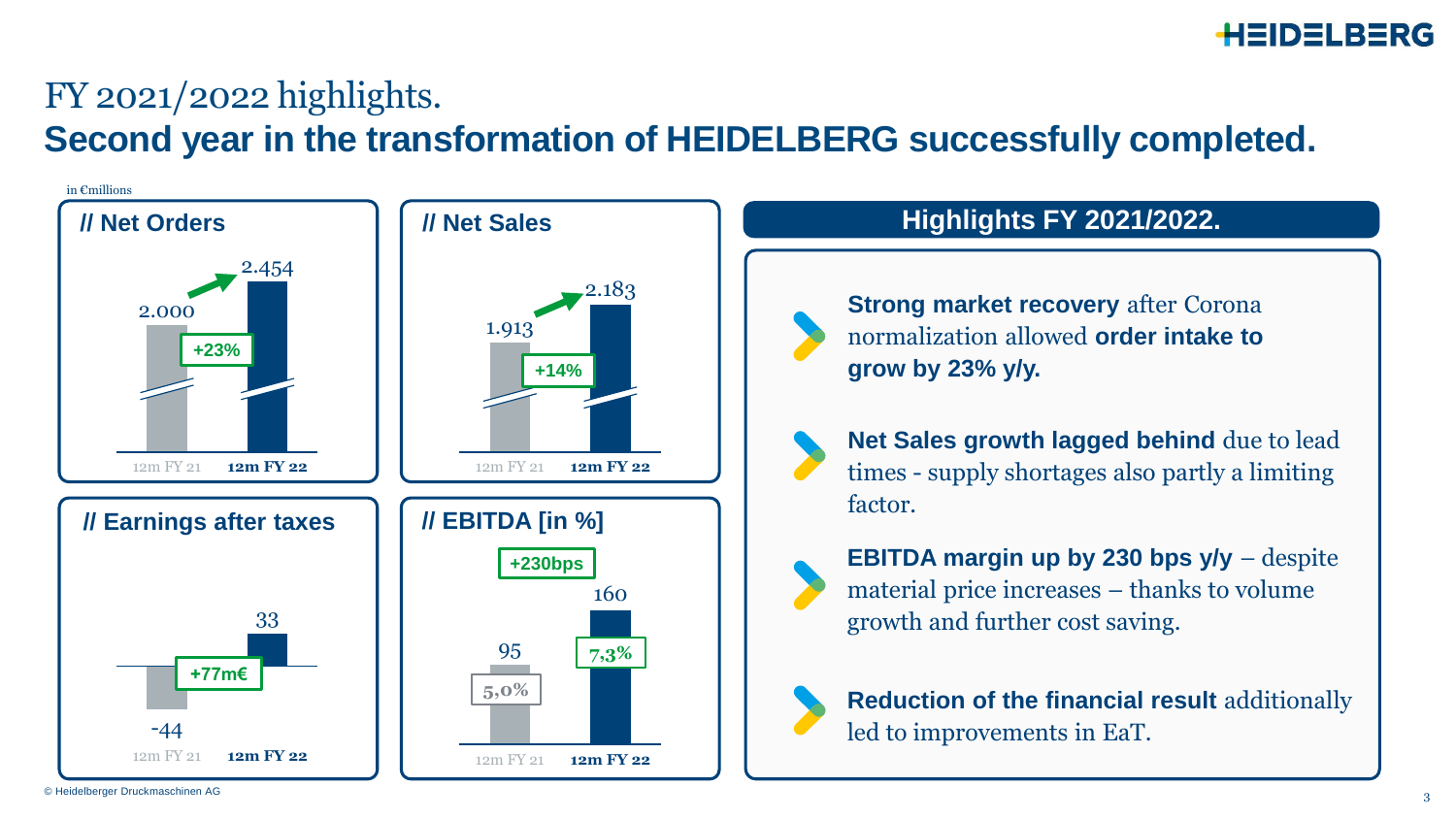### Q4 FY 2021/2022. **Order intake adding to solid growth – strong improvement in EBITDA in Q4.**

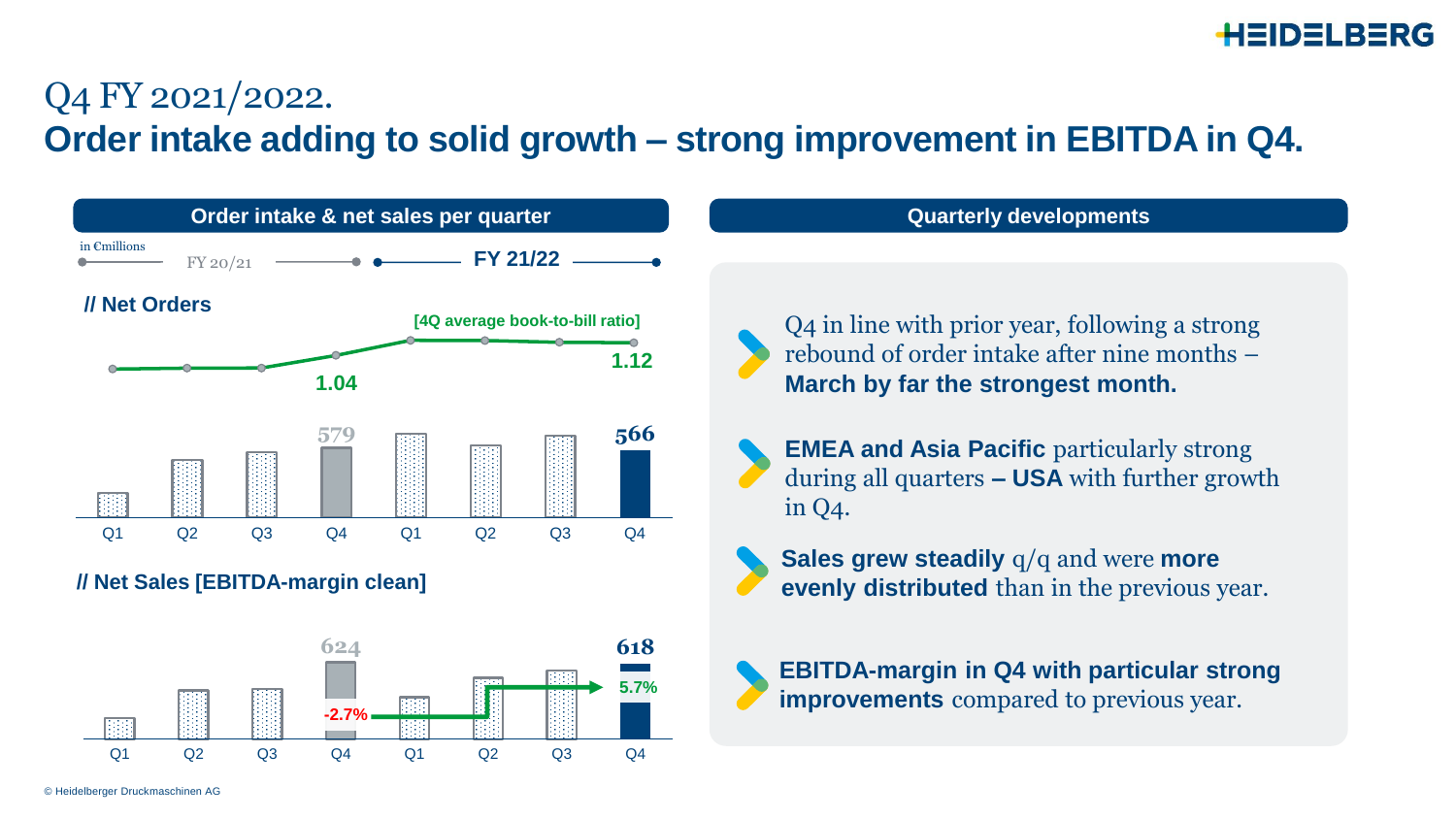

### Order backlog. **Highest level in 10 years giving some comfort for FY 22/23 FC.**

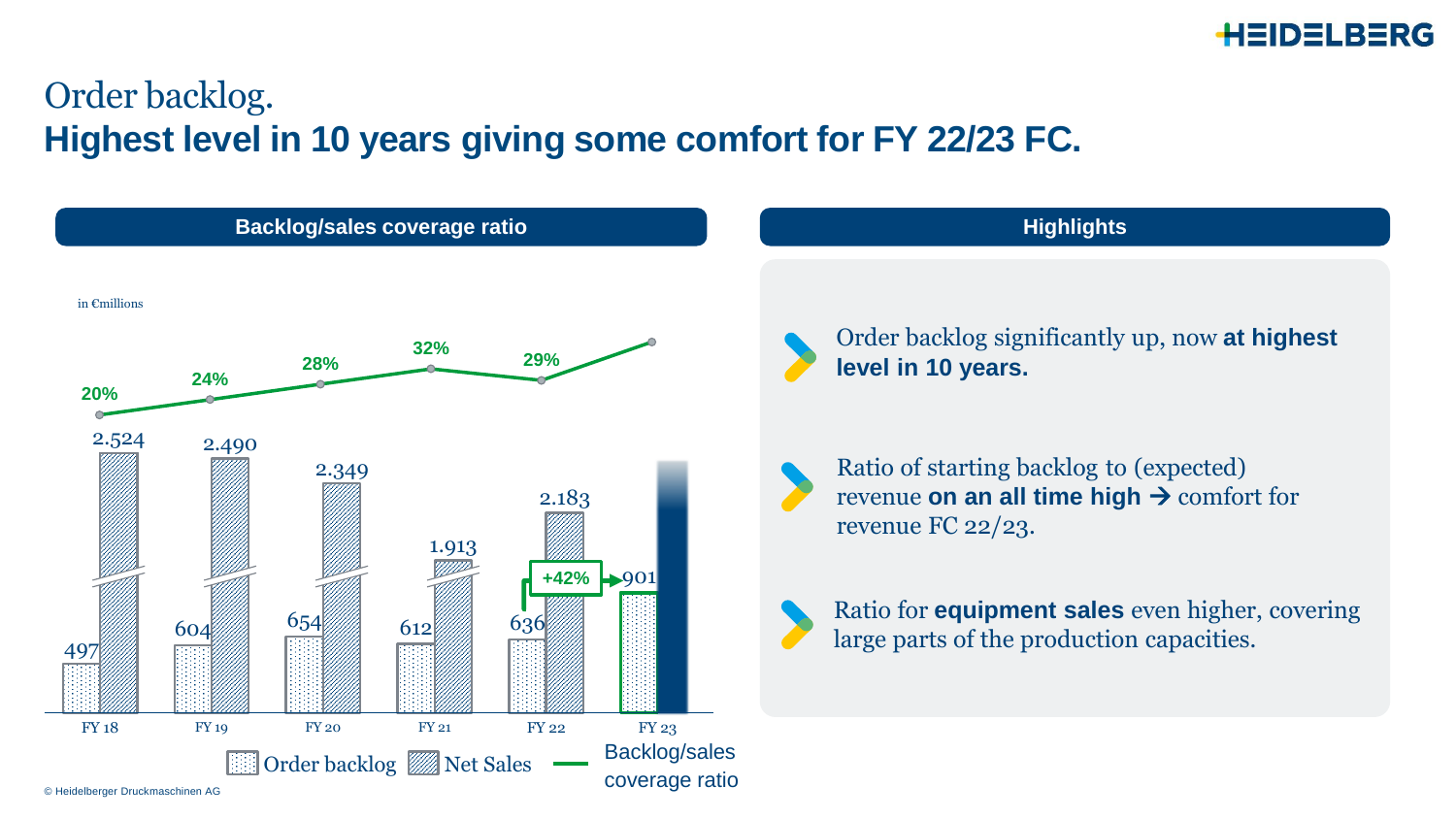

### Earnings bridge. **Significant increase in quality of earnings.**

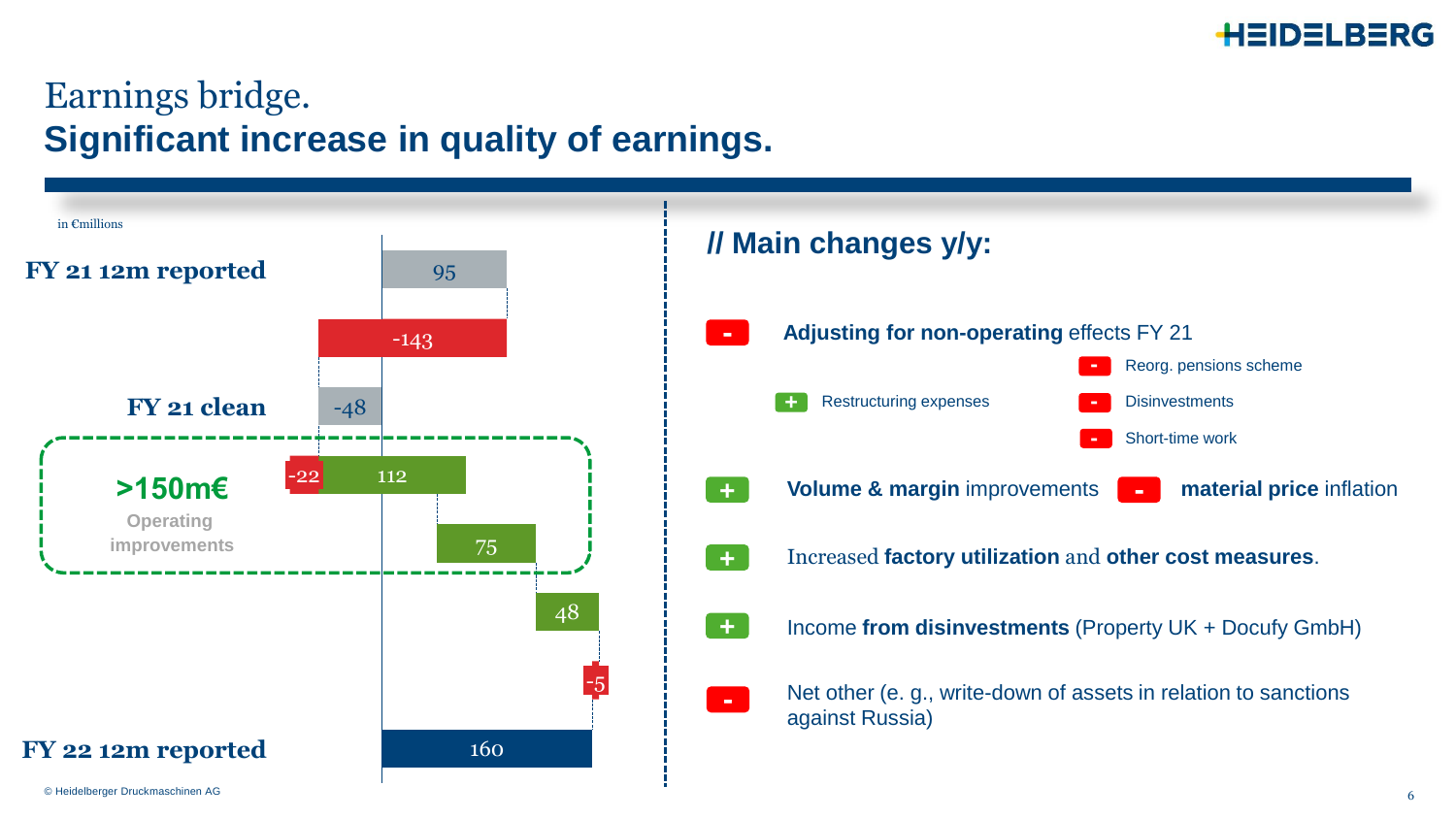

#### Segments. **Strong recovery in Print, Packaging recording growth.**

**Packaging Solutions 6 and Print Solutions Net Sales** FY 21 **FY 22** 1.324 1.056 **+25%** FY 21 **FY 22** 1.027 1.208 **+18%** FY 21 1.080 **FY 22** 919 **+18%** FY 21 **FY 22** 863 925 **+7% Order intake Order intake Net Sales Net Sales EBITDA Order intake**  $42$  one-offs and  $44$ 64 M. 9 M. 58 33 77 102 one-offs<sup>\*</sup> 110 52 **GM & other cost improvements** *FY 22 FY 22 one-offs\* FY 21 one-offs\* FY 21 one-offs\** in €millions **GM & other cost improvements**

© Heidelberger Druckmaschinen AG

\*partly allocated to Technology Solutions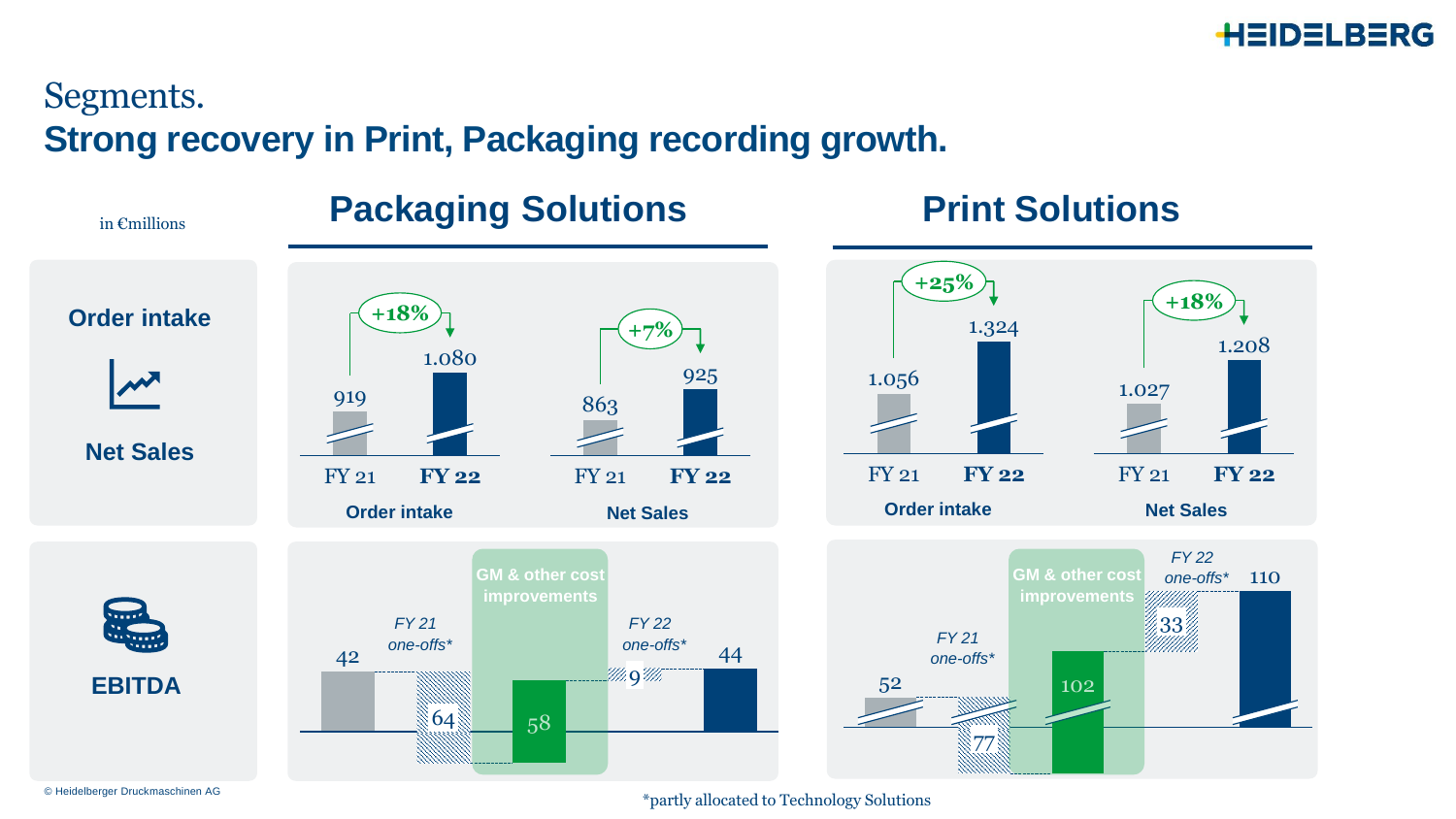### Segments. **Technology Solutions sales more than doubled thanks to E-Mobility.**





**Purely organic sales growth** in FY 22.

Supply chain restrictions remain **limiting factor for growth.**

Segment **EBITDA-margin diluted** by branch platform Zaikio.

© Heidelberger Druckmaschinen AG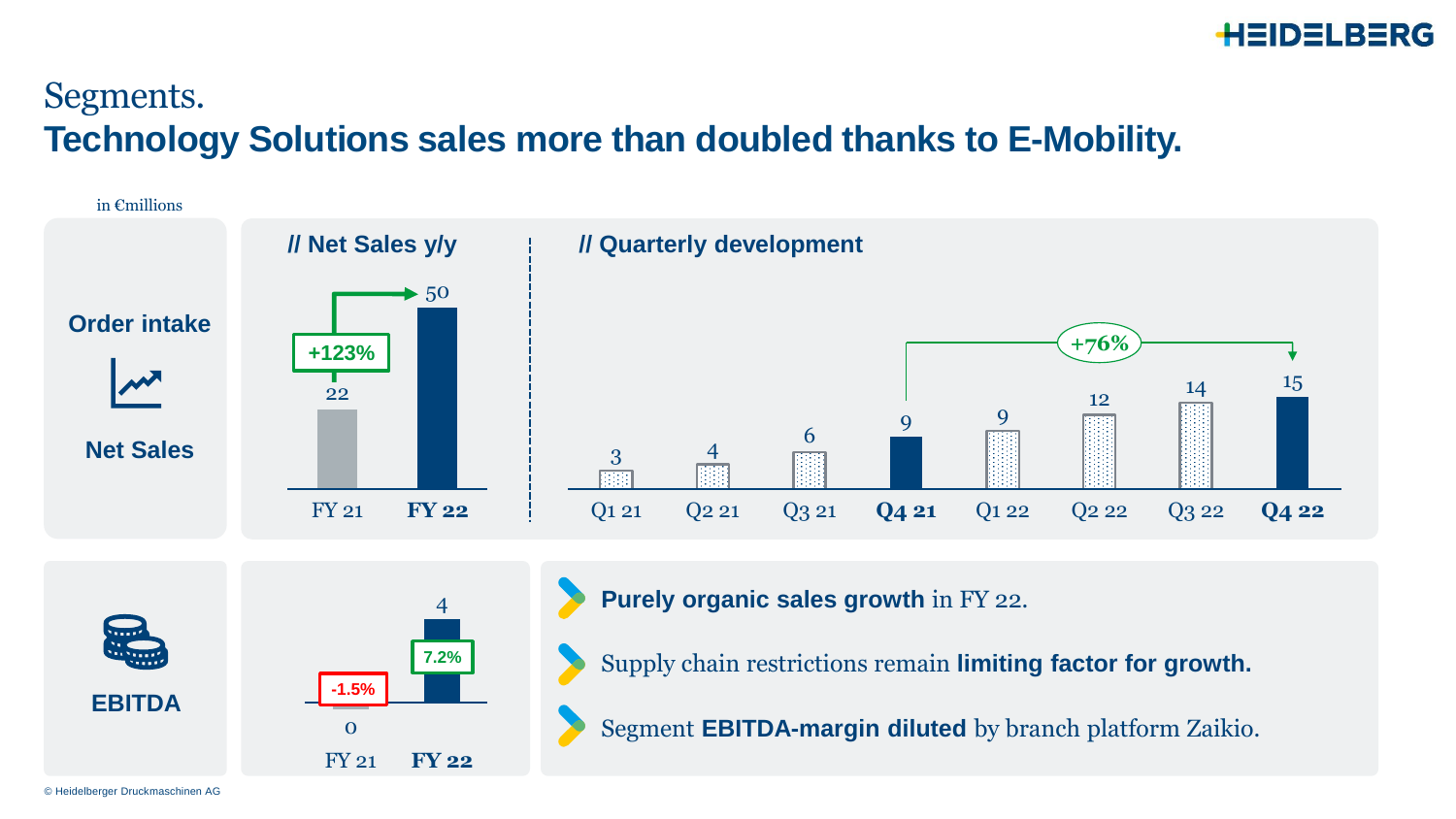

#### Balance Sheet. **Net cash, financial debt reduced & equity strengthened.**



# **Essential factors**

**Equity(-ratio) growing by €133m (610bp)** due to increased interest rate for pensions & net profit.



Continued **reduction of net working capital** – higher inventories overcompensated by down payments & trade payables.



**Net debt turned into net cash at the end of FY 21/22.** 





**Revolving credit facility** secured (volume) renewed, headroom of 75%.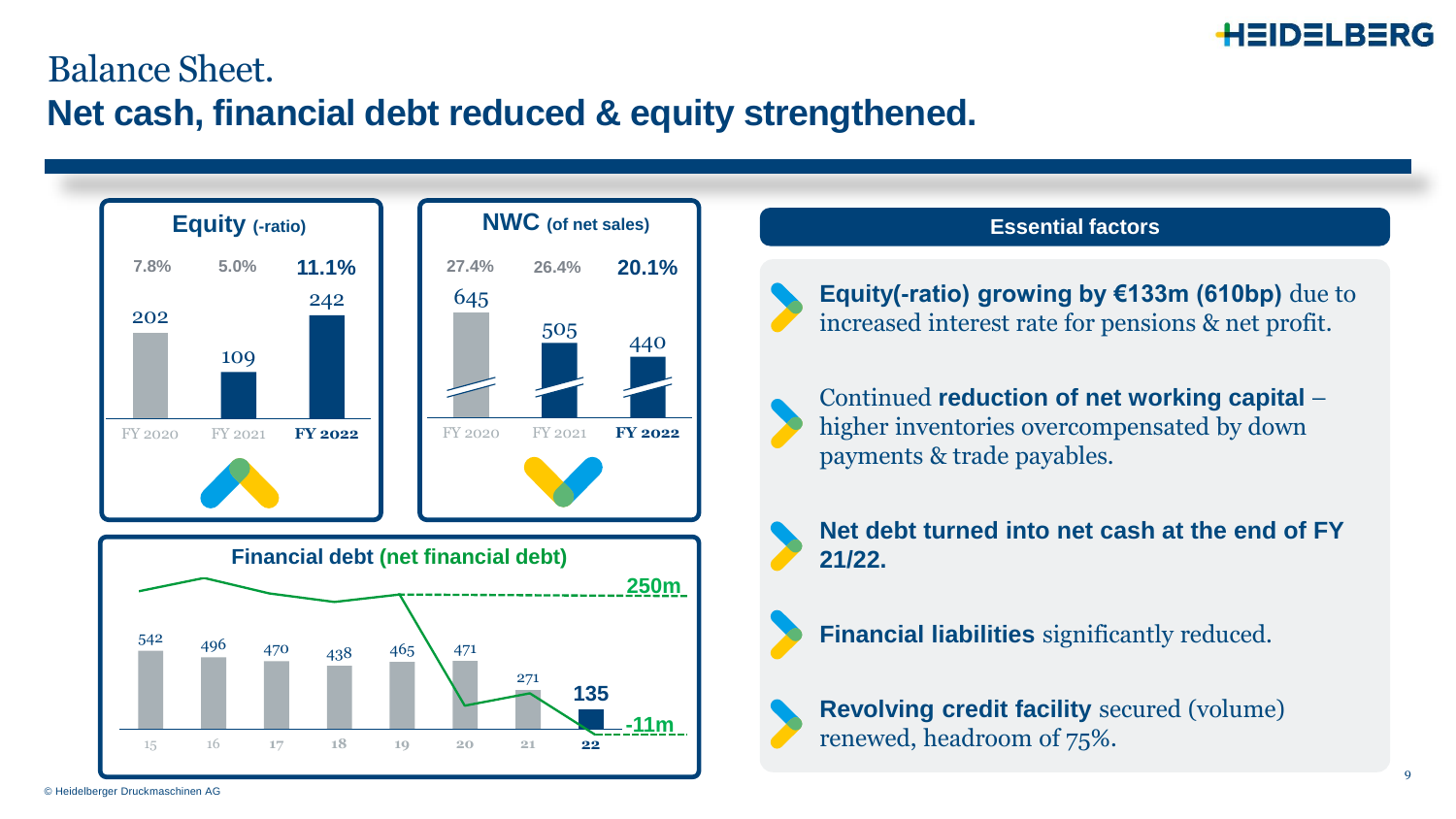

### The restructuring is paying off. **Operating cashflow driving FCF improvements.**

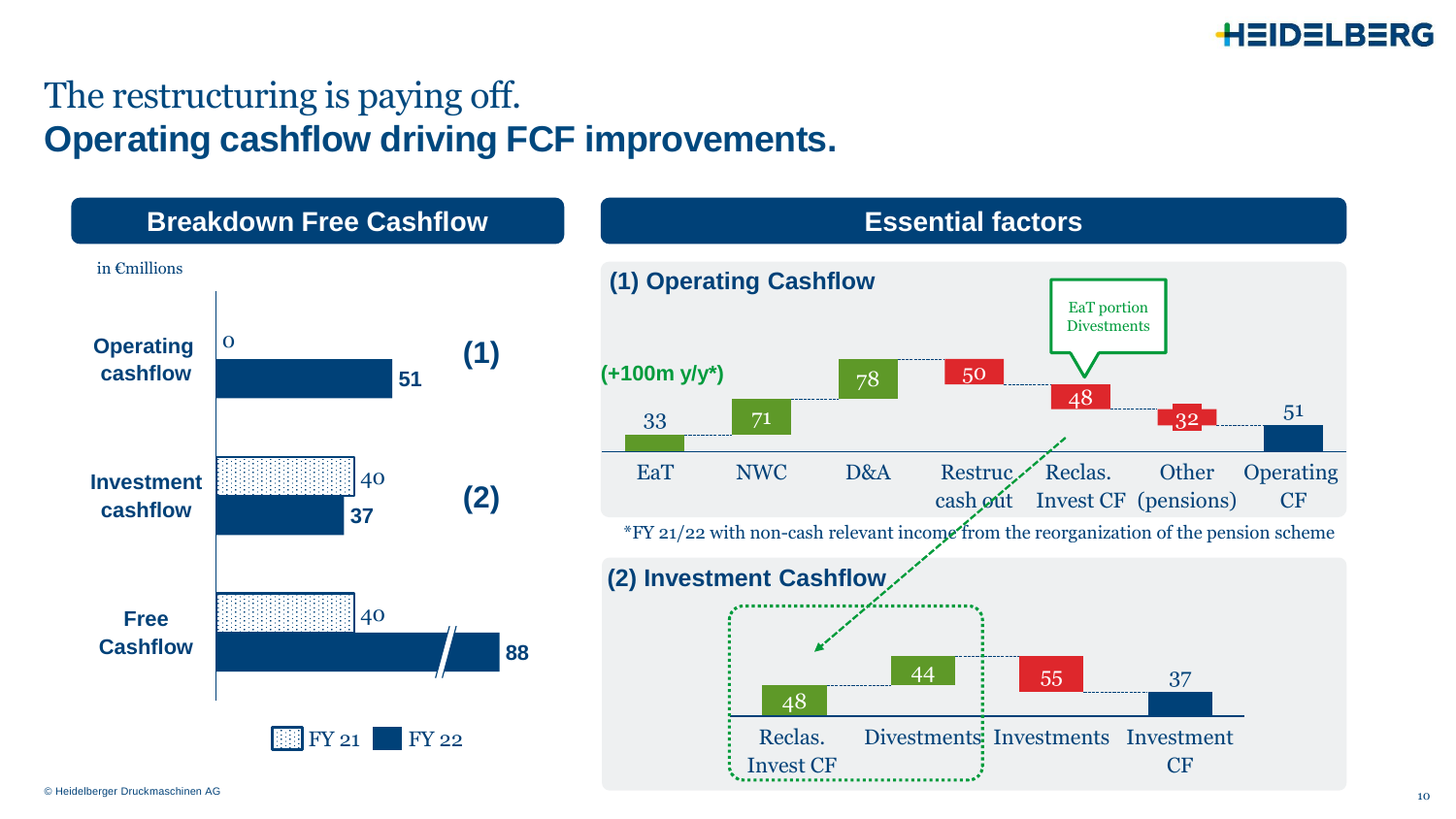

#### Chances and risks ahead.

**What we have on balance at the beginning of the new 22/23 fiscal year.**

| <b>Chances</b>                      | Risks                                    |
|-------------------------------------|------------------------------------------|
| <b>Highest Backlog for 10 years</b> | <b>Zero-Covid-policy in China</b>        |
| <b>Additional savings from</b>      | <b>Macroeconomic risks heightened</b>    |
| restructuring program               | because of war in Ukraine                |
| Price increase implemented,         | <b>Accelerated material &amp; energy</b> |
| effective for FY 22/23              | price inflation                          |
| <b>Improved operating cash</b>      | Labor costs expected to rise as          |
| generation, net cash                | a consequence                            |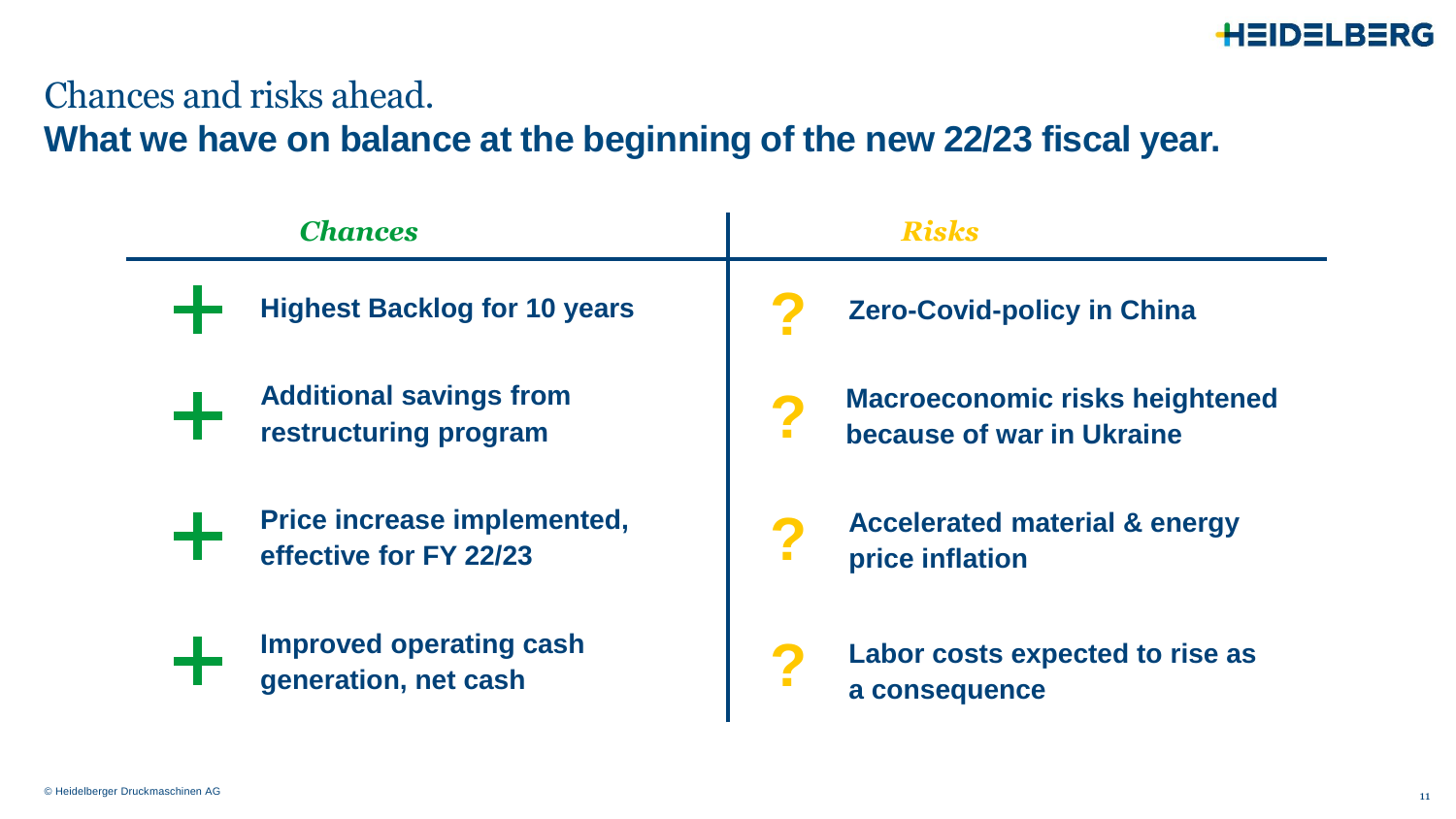

Guidance. **Lack of visibility remains challenging.**

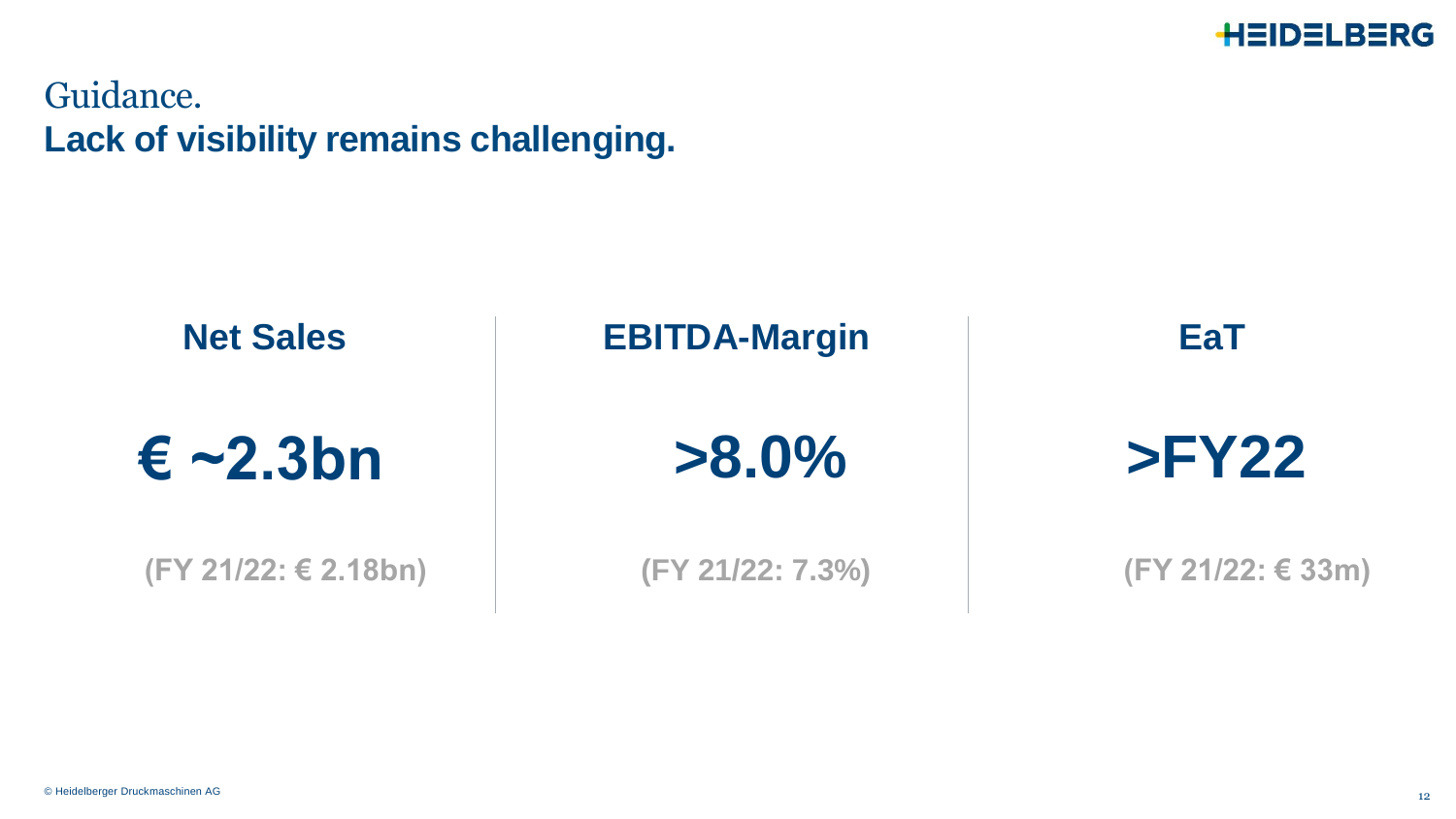

13

### What we build on. **Long-term trends providing favorable growth opportunities.**



Expected number of installed charging stations in Europe (bn), Bloomberg

© Heidelberger Druckmaschinen AG

Printed A4 equivalents in bn in: Smithers: The Future of Print to 2030